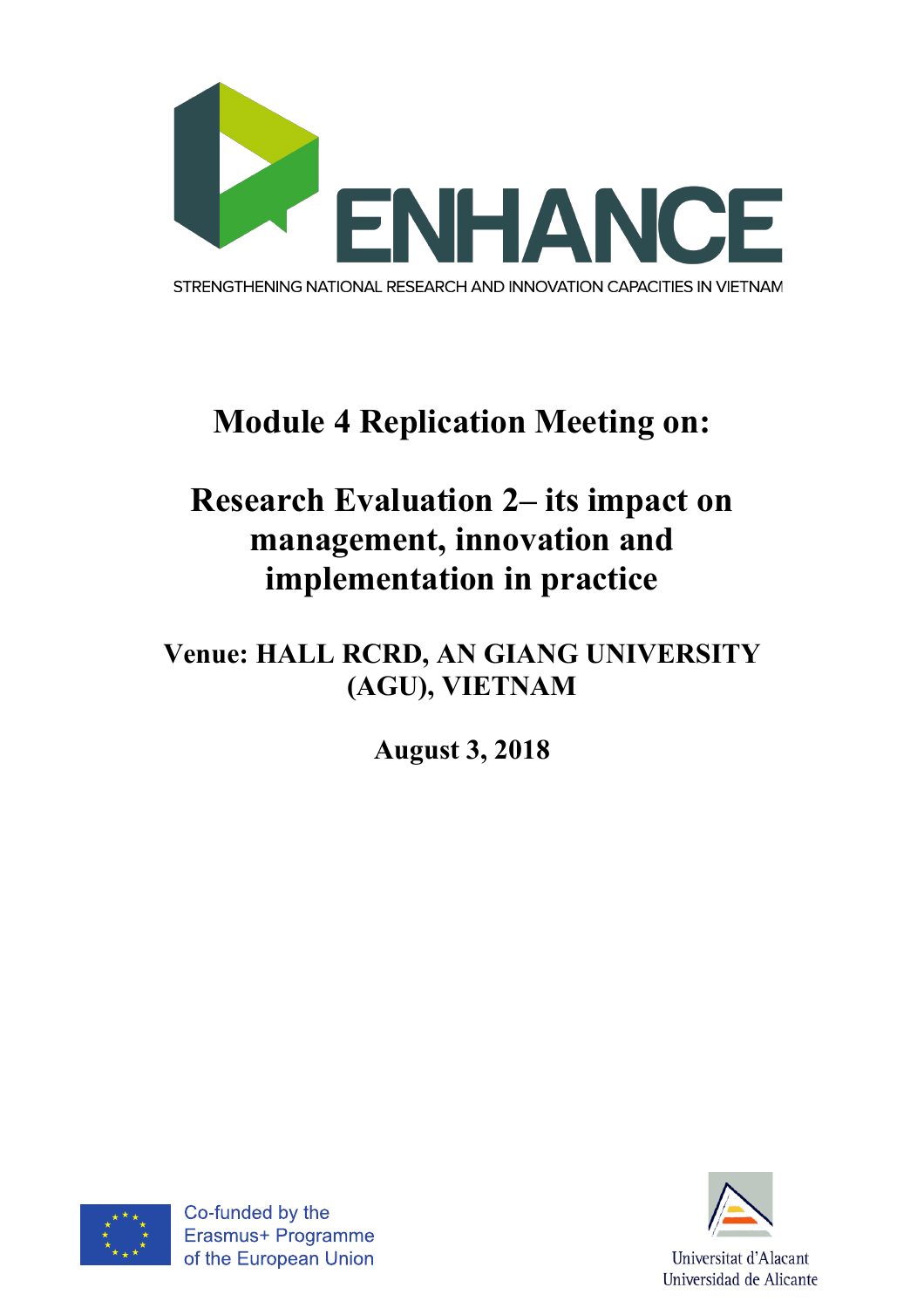

#### **Project Acronym**: ENHANCE **Project Title**: strEngthening National researcH And iNnovation Capacities in viEtnam **Contract Number**: 2015-3574/001-001 **Project Reference Number**: 561749-EPP-1-2015-1-ES-EPPKA2-CBHE-SP

### **Venue**: **HALL RCRD, AN GIANG UNIVERSITY (AGU), VIETNAM**

| <b>Expected</b> | After this workshop, participants shall be able: |
|-----------------|--------------------------------------------------|
| results         |                                                  |

1. In order to spread out the spirit of ENHANCE, AGU will hold 6 training replications to all stakeholders to AGU ENHANCE. Each of these will present both theory and practices from the world and Vietnam as well.

Module 4 will cover with sub-topics:

• *Research Evaluation 2*– its impact on management, innovation and implementation in practice

After the training, participants should be able to:

1. To get general information about:

- o understand the models and structure of Research Evaluation in EU countries.
- $\circ$  Understand advantages and disadvantages of creation of spin-off unities in academic and research sphere.
- $\circ$  To introduce spin-off success case studies, their developing strategies for business engagement.

2. To know more about models form #1 in the world, especially from ENHANCE foreign partners: UA, GCU, STUBA and VIET's partners

3. To link the new concepts and practices to the participants' fields in implication afterwards.